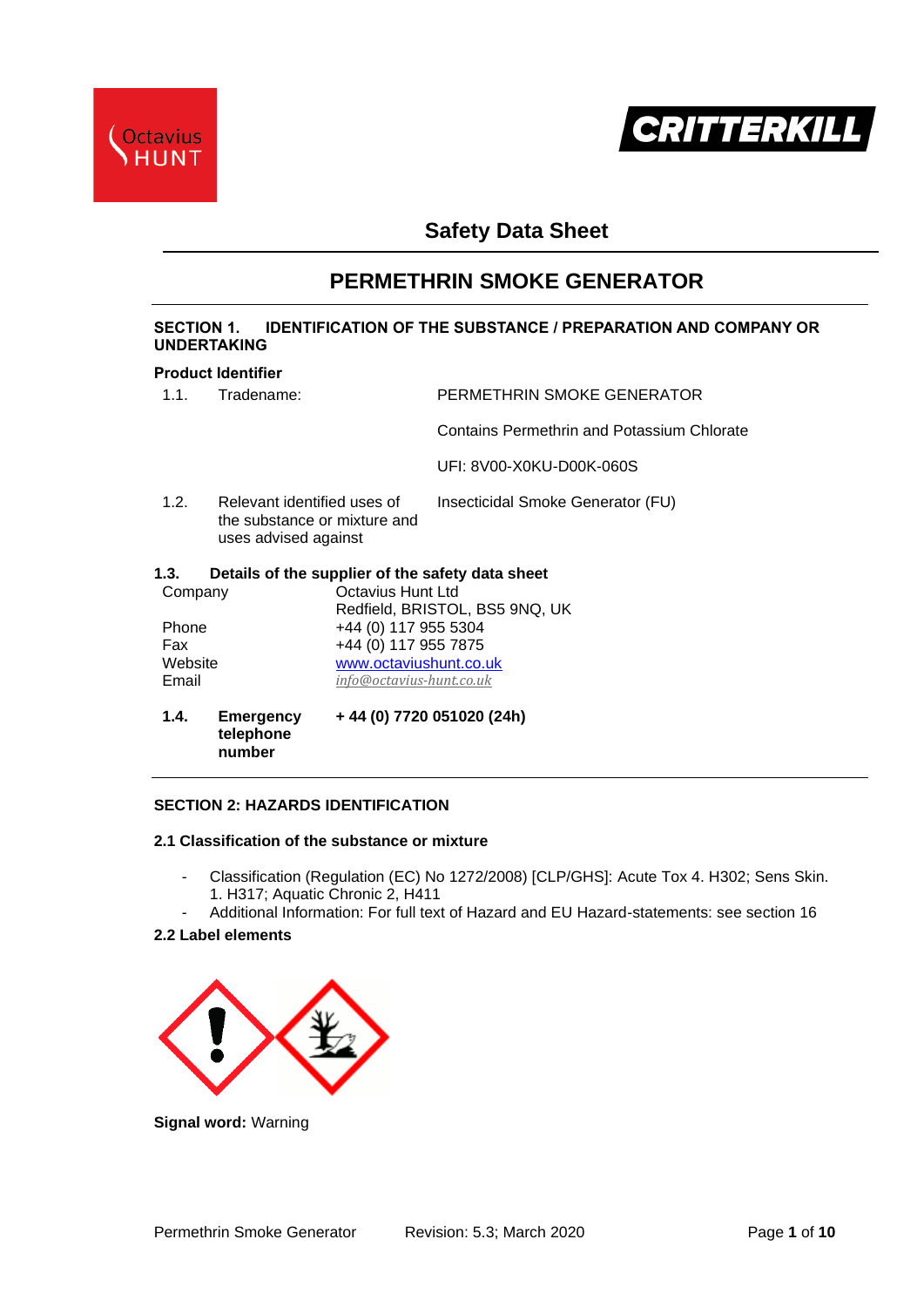# **SECTION 2: HAZARDS IDENTIFICATION (....)**

#### **Hazard statements**

| H <sub>302</sub>  | Harmful if swallowed                 |
|-------------------|--------------------------------------|
| H <sub>3</sub> 17 | May cause an allergic skin reaction. |

H411 Toxic to aquatic life with long lasting effects.

#### **Precautionary statements**

| P <sub>261</sub> | Avoid breathing dust /smoke                                                                       |
|------------------|---------------------------------------------------------------------------------------------------|
| P273             | Avoid release to the environment.                                                                 |
|                  | P301 + P312 IF SWALLOWED: Call a POISON CENTRE/doctor if you feel unwell.                         |
|                  | P302 + P352 IF ON SKIN: Wash with plenty of soap and water                                        |
| P <sub>501</sub> | Dispose of contents/container in accordance with local / regional / international<br>regulations. |

Supplemental Hazard Information (EU)

**None** 

#### **2.3 Other hazards**

- Ignites readily. Product burns without a flame to give a dense white harmful smoke.
- This product contains <1% respirable silica
- Not a PBT according to Reach Annex XIII
- Not a vPvB according to Reach Annex XIII

## - **SECTION 3: COMPOSITION/INFORMATION ON INGREDIENTS**

#### **3.1. Substances:** N.A.

#### **3.2. Mixture**

Contains the following hazardous ingredients or ingredients with a workplace exposure limit

| <b>Chemical</b><br><b>Name</b> | Conc.           | <b>CAS No.</b> | EC No.    | <b>Classification</b><br>according to<br><b>Regulation (EC) No</b><br>1278/2008 (CLP).                               | <b>REACH</b><br><b>Registration</b><br><b>Number</b> | WEL/<br><b>OEL</b> |
|--------------------------------|-----------------|----------------|-----------|----------------------------------------------------------------------------------------------------------------------|------------------------------------------------------|--------------------|
| Permethrin                     | 13.5%*          | 52645-53-1     | 258-067-9 | Acute Tox. 4, H332<br>Acute Tox. 4. H302<br>Skin SE. 1B, H317<br>Aquatic Acute 1, H400<br>Aquatic Chronic 1,<br>H411 |                                                      | No                 |
| Potassium<br>chlorate          | 10 - 20%<br>w/w | 3811-04-9      | 223-289-7 | Ox. Lig. H271;<br>Acute Tox. H302;<br>Acute Tox 4 H332;<br>Aquatic Chronic 2,<br>H411                                | 01-<br>2119494917-<br>18-xxxx                        | No                 |

\*The allowable specified tolerance of Permethrin content can be 12.7-14.3%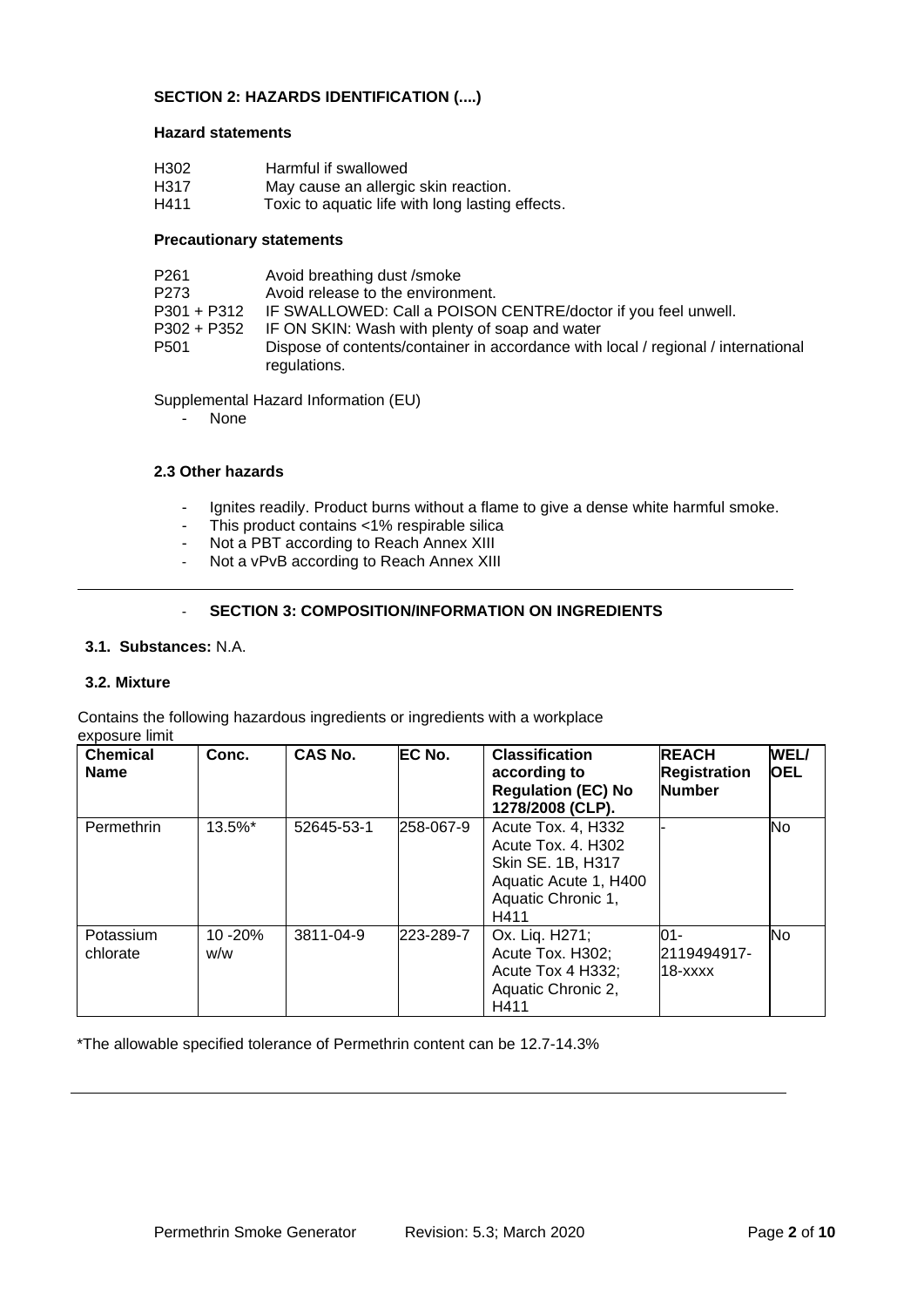## **SECTION 4: FIRST AID MEASURES**

Rescuers should take suitable precautions to avoid becoming casualties themselves

# **4.1 Description of First Aid Measures General Advice:**

Show this safety data sheet to the doctor in attendance

#### **Contact with eyes**:

If substance has got into eyes, immediately wash out with plenty of water for several minutes. Irrigate eyes thoroughly whilst lifting eyelids.

Remove contact lenses, if present and easy to do. Continue rinsing.

# Get immediate medical advice/attention

# **Contact with skin:**

Take off contaminated clothing and wash it before reuse.

Wash affected area with plenty of soap and water.

If skin irritation occurs: Get medical advice/attention

### **Inhalation**:

If breathing is difficult, remove victim to fresh air and keep at rest in a position comfortable for breathing.

If unconscious, place person in recovery position

Apply artificial respiration only if patient is not breathing but **do not** use mouth to mouth resuscitation. Get immediate medical advice/attention.

### **Ingestion**:

Rinse mouth with water (do not swallow).

Give 200-300mls (half pint) water to drink.

Do NOT induce vomiting. Get medical advice/attention.

# **4.2. Most important symptoms and effects, both acute and delayed**

Contact with eyes

May cause severe damage with formation of corneal ulcers and permanent impairment of vision. Causes redness and swelling.

### Contact with skin

- May cause redness and irritation.
- In cases of severe exposure, blistering of the skin may develop.

Ingestion

- Can form methaemoglobin in the blood, causing cyanosis.
- May cause burns to mouth and throat.
- May cause stomach pain.
- May cause nausea/vomiting.
- There may be bleeding from the mouth or nose.

#### Inhalation

- May cause shortness of breath.
- May cause coughing and tightness of chest.
- Prolonged and/or massive inhalation of respirable crystalline silica dust may cause lung fibrosis, commonly referred to as silicosis. Principal symptoms of silicosis are cough and breathlessness

# **4.3. Immediate Medical Attention**

Risk of methemoglobinemia. Not to be treated with methylthionine. - Treat symptomatically.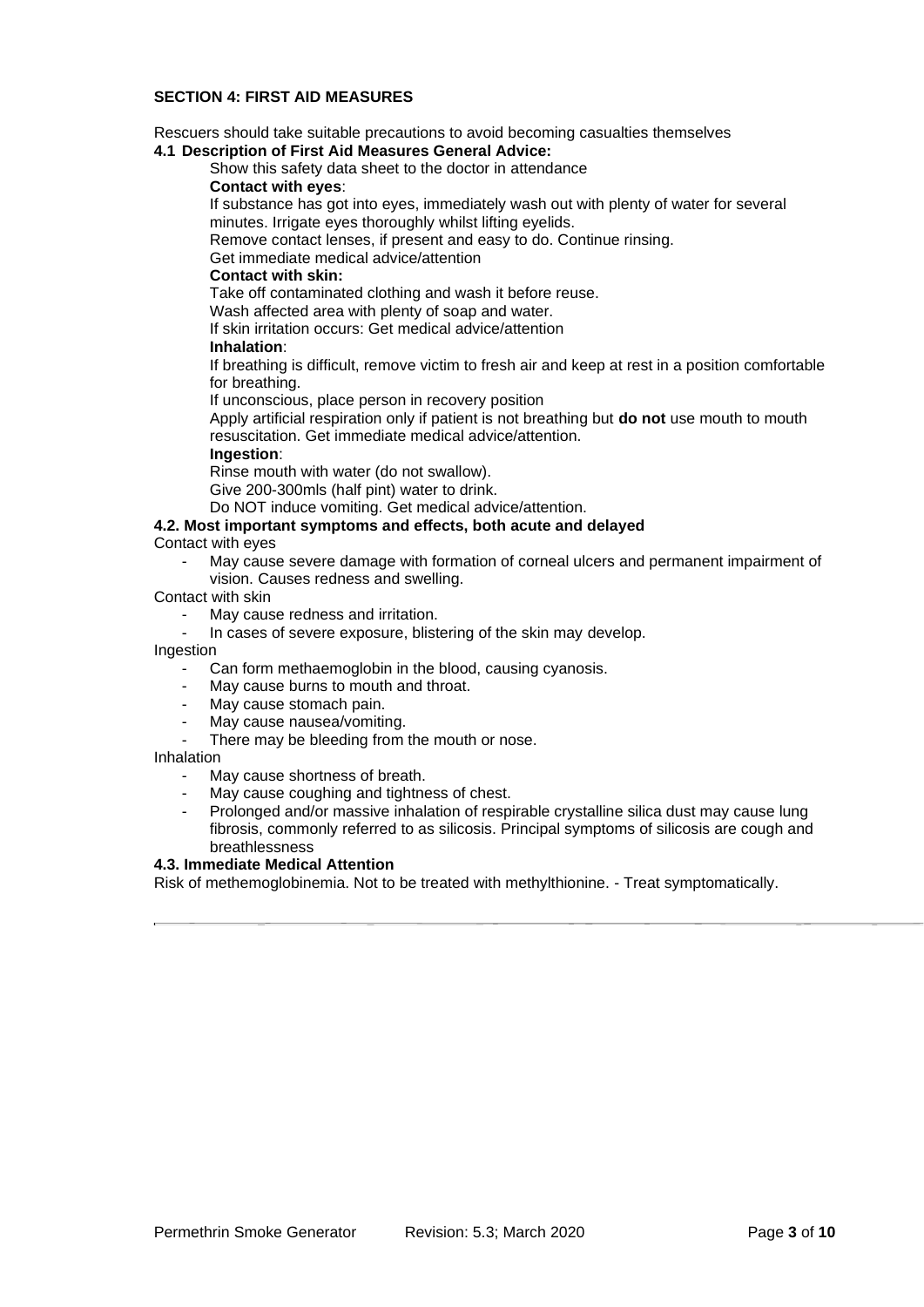# **SECTION 5: FIRE FIGHTING MEASURES**

#### **5.1. Extinguishing media**:

Suitable extinguishing media: Sand/earth; foam; water spray; carbon dioxide. - Unsuitable extinguishing media: Do not use water jets;

Dry agent extinguishers are unsuitable and should not be used.

## **5.2. Special Hazards arising from the mixture:**

- Ignites readily.
- Contains an oxidising agent; may assist combustion.
- May form explosive dust/air mixtures.
- Gives off irritating or toxic fumes (or gases) in a fire.

- Decomposition products may include oxygen, ammonium chloride, carbon oxides, nitrogen oxides, ammonia, hydrocyanic acid (HCN).

#### **5.3. Advice for fire-fighters**:

- Collect contaminated fire extinguishing water separately. This MUST not be discharged into drains. Prevent fire extinguishing water from contaminating surface or ground water.

- Special protective equipment: Wear self-contained breathing apparatus (SCBA). Wear full protective clothing including chemical protection suit.

# **SECTION 6: ACCIDENTAL RELEASE MEASURES**

#### **6.1. Personal precautions, protective equipment and emergency procedures**:

- No action shall be taken involving any personal risk or without suitable training.
- Only trained and authorised personnel should carry out emergency response.
- Avoid formation of dust.
- Shut off all ignition sources

- Personal precautions for non-emergency personnel: Avoid breathing dust/fume/gas/mist/ vapours/spray; Avoid contact with skin and eyes; Wear protective clothing as per section 8; Wash thoroughly after handling; Eyewash bottles should be available.

- Personal precautions for emergency responders: Evacuate the area and keep personnel upwind; Wear chemical protection suit; Wear self-contained breathing apparatus (SCBA).

#### **6.2. Environmental precautions**:

- Avoid release to the environment.
- Do not allow to enter public sewers and watercourses.

- If contamination of drainage systems or water courses is unavoidable, immediately inform appropriate authorities.

# **6.3. Methods and material for containment and cleaning up:**

- Do not absorb spillage in sawdust or other combustible material.
- Avoid formation of dust.
- Shut off all ignition sources.
- Take action to prevent static discharges.
- Do not allow to enter public sewers and watercourses.

- Small spills Wipe up spillage with damp absorbent cloth or towel. Wash spill site with water and detergent.

- Large spills Evacuate the area and keep personnel upwind.

Damp down to avoid dust generation.

Absorb spillage in earth or sand.

Sweep or shovel-up spillage and remove to a safe place.

Place in appropriate container.

Seal containers and label them.

Remove contaminated material to safe location for subsequent disposal.

Ventilate the area and wash spill site after material pick-up is complete.

# **6.4. Reference to other sections:**

- See section(s): 7, 8 & 13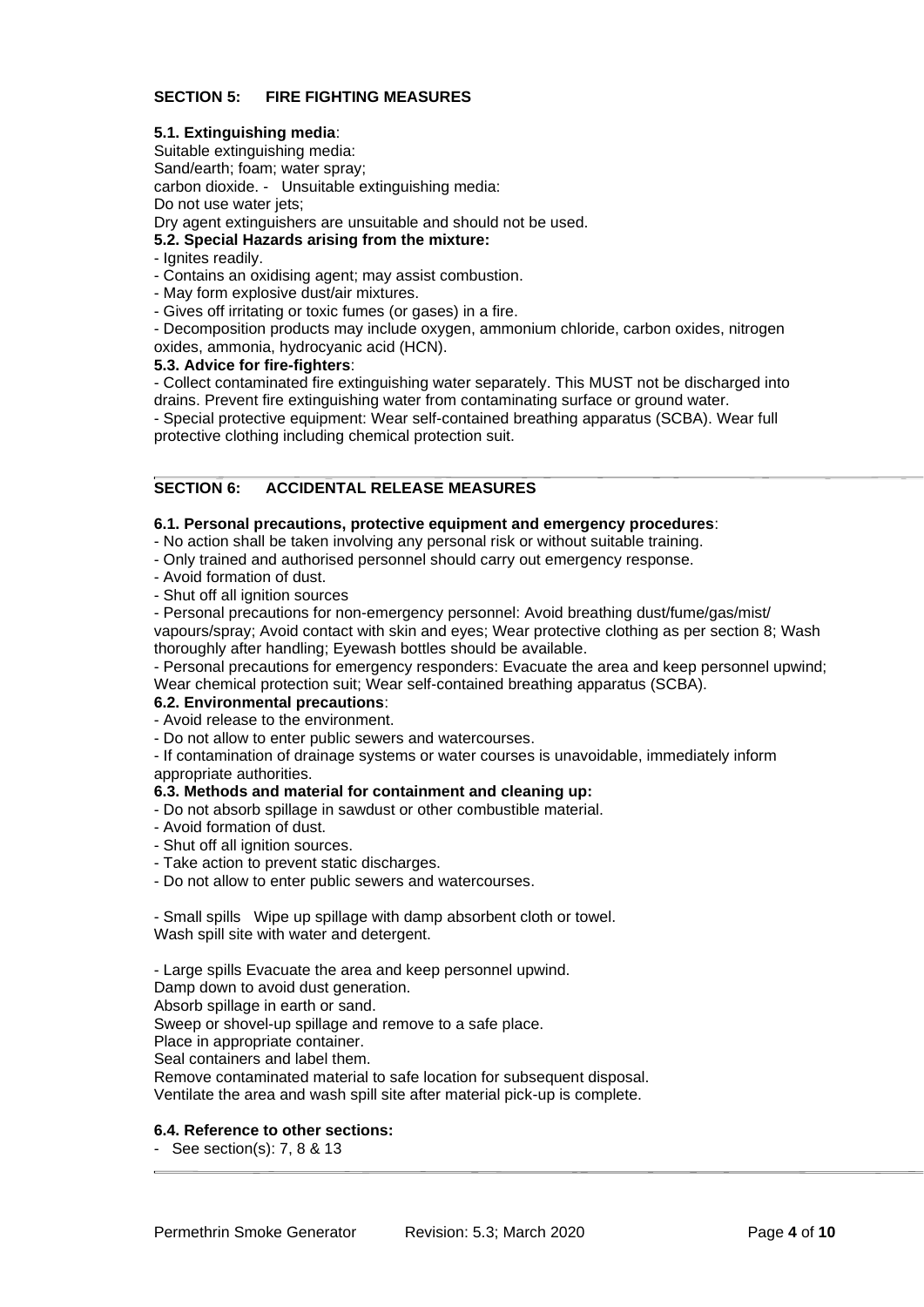# **SECTION 7: HANDLING AND STORAGE**

# **7.1. Precautions for safe handling**

- Read the label before use.
- Prevent formation of dust.
- Take precautionary measures against static discharges.
- Ensure adequate ventilation.
- In case of inadequate ventilation wear respiratory protection.
- Avoid contact with skin and eyes.
- Do not eat, drink or smoke when using this product.
- Keep away from heat and sources of ignition. Avoid contact with acids and alkalis.
- Avoid release to the environment.
- Take off contaminated clothing.
- Contaminated work clothing should not be allowed out of the workplace.
- Contaminated clothing should be laundered before reuse.
- Eyewash bottles should be available.

## **7.2. Conditions for storage, including any incompatibilities**

- Shelf life: 2 years when stored in the original unopened sales container at ambient temperatures.
- Store in a cool, dry well-ventilated place. Keep container tightly closed.
- Keep away from combustible material.
- Keep away from heat, hot surfaces, sparks, open flames and other ignition sources. No smoking.
- Keep out of reach of children.

### **7.3. Specific end use**

An Insecticidal Smoke Generator

# **SECTION 8: EXPOSURE CONTROLS / PERSONAL PROTECTION**

### **8.1. Control parameters**

- For currently recommended monitoring procedures, see HSE series 'Methods for the Determination of Hazardous Substances' (MDHS).

- Occupational exposure to respirable crystalline silica dust should be monitored and controlled.

-Permethrin

PNEC aqua (freshwater) 0.00047 ug/l PNEC (STP) 0.00495 mg/l PNEC terrestrial (soil) >0.0876 mg/kg

- Potassium chlorate

DNEL (inhalational) 5.76 mg/m3 Industry, Long Term, Systemic Effects DNEL (dermal) 3.5 mg/kg (bw/day) Industry, Long Term, Systemic Effects DNEL (inhalational) 300 ug/m3 Consumer, Long Term, Systemic Effects DNEL (dermal) 130 ug/kg (bw/day) Consumer, Long Term, Systemic Effects DNEL (oral) 60 ug/kg (bw/day) Consumer, Long Term, Systemic Effects PNEC aqua (freshwater) 1.15 mg/l PNEC aqua (marine water) 1.15 mg/l PNEC (STP) 115 mg/l PNEC terrestrial (soil) 3.83 mg/kg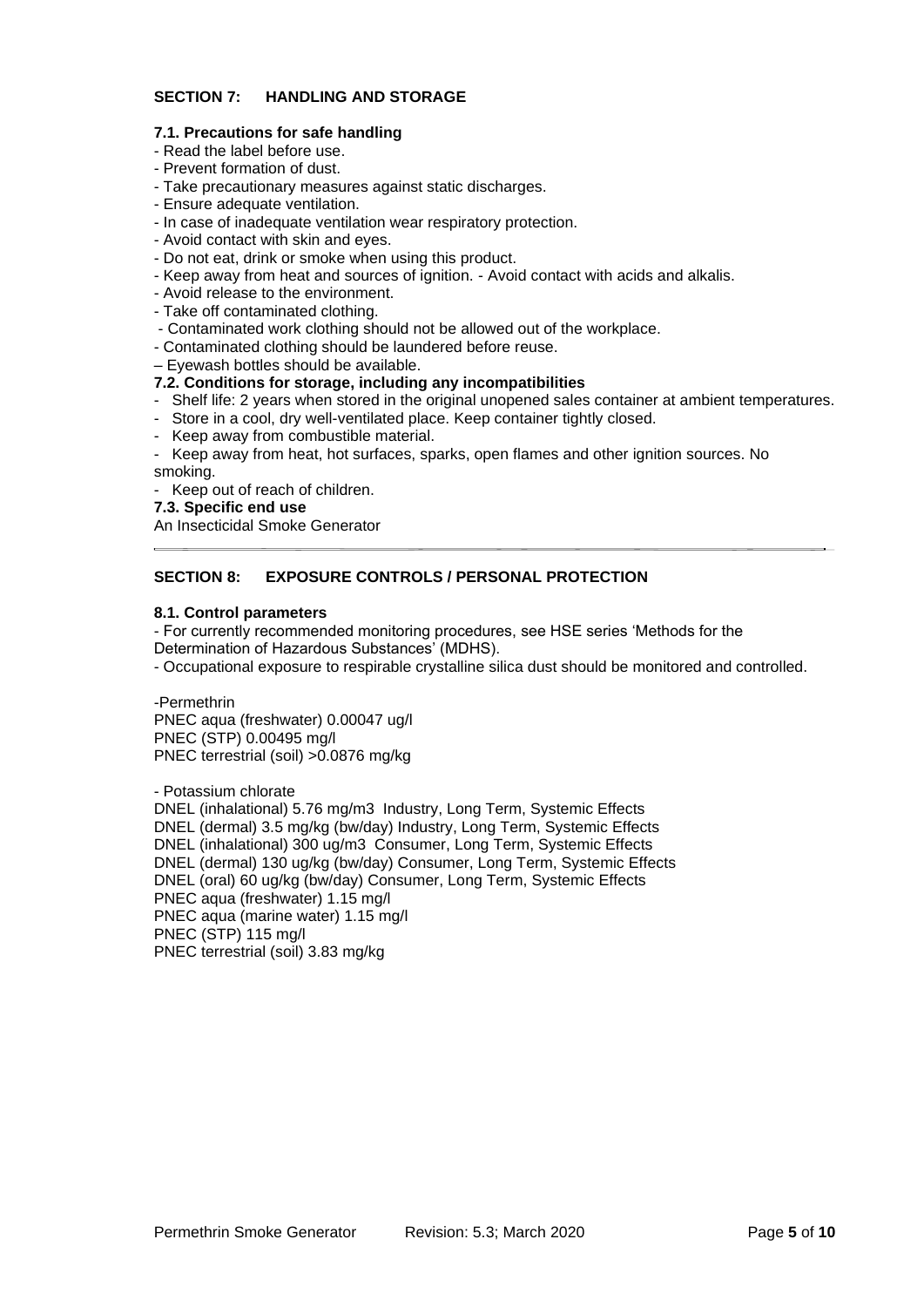# **SECTION 8: EXPOSURE CONTROLS / PERSONAL PROTECTION (….)**

#### **8.2. Exposure controls**

- Selection and use of personal protective equipment should be based on a risk assessment of exposure potential.

- Respiratory protection

In case of insufficient ventilation, wear suitable respiratory equipment.

Where a reusable half mask respirator is required, use EN 140, with gas/vapour filter EN 14387 type ABEK, or EN 405; EN 1827 and EN 143 particle filter.

Where a full face mask respirator is required, use EN 136, with gas/vapour filter EN 14387 type ABEK and particle filter EN 143.

- Skin protection

Wear suitable protective clothing.

Wear protective gloves. The selected protective gloves have to satisfy the specifications of EU Directive 89/686/EEC and standard EN 374. The selection of a suitable glove depends on work conditions and whether the product is present on its own or in combination with other substances. Breakthrough time is dependent on the characteristics of the brand of glove used and the supplier should be consulted. PVC or rubber gloves are recommended.

- Eye/face protection

Wear goggles giving complete eye protection approved to standard EN 166.

- Hygiene measures

Contaminated clothing should be laundered before reuse.

Do not eat, drink or smoke when using this product.

Eyewash bottles should be available.

- Environmental exposure controls

Avoid release to the environment.

Do not empty into drains



# **SECTION 9: PHYSICAL AND CHEMICAL PROPERTIES**

#### **9.1 Information on basic physical and chemical properties**

| Colour:                             | Off-white.                              |
|-------------------------------------|-----------------------------------------|
| <b>Physical State:</b>              | Powder in a plastic or metal pot        |
| Odour:                              | Odourless.                              |
| <b>Melting Point:</b>               | Not applicable.                         |
| <b>Boiling point:</b>               | Not applicable.                         |
| <b>Flash-Point:</b>                 | Does not flash.                         |
| <b>Autoignition temperature</b>     | Not available                           |
| Minimum Ignition temp.              | Not available.                          |
| <b>Minimum Ignition:</b>            | Not available                           |
| <b>Oxidizing properties:</b>        | Contains an oxidising agent; may assist |
|                                     | combustion.                             |
| <b>Energy Explosive properties</b>  | Not applicable                          |
| Vapour pressure:                    | Not available.                          |
| Solubility:                         | Partly soluble in/with water.           |
| pH-value (quant.):                  | Not available.                          |
| Partition coeff. (n-octanol/water): | Not available.                          |
| Density:                            | Not available.                          |
|                                     |                                         |

**9.2 Other Information:** - No information available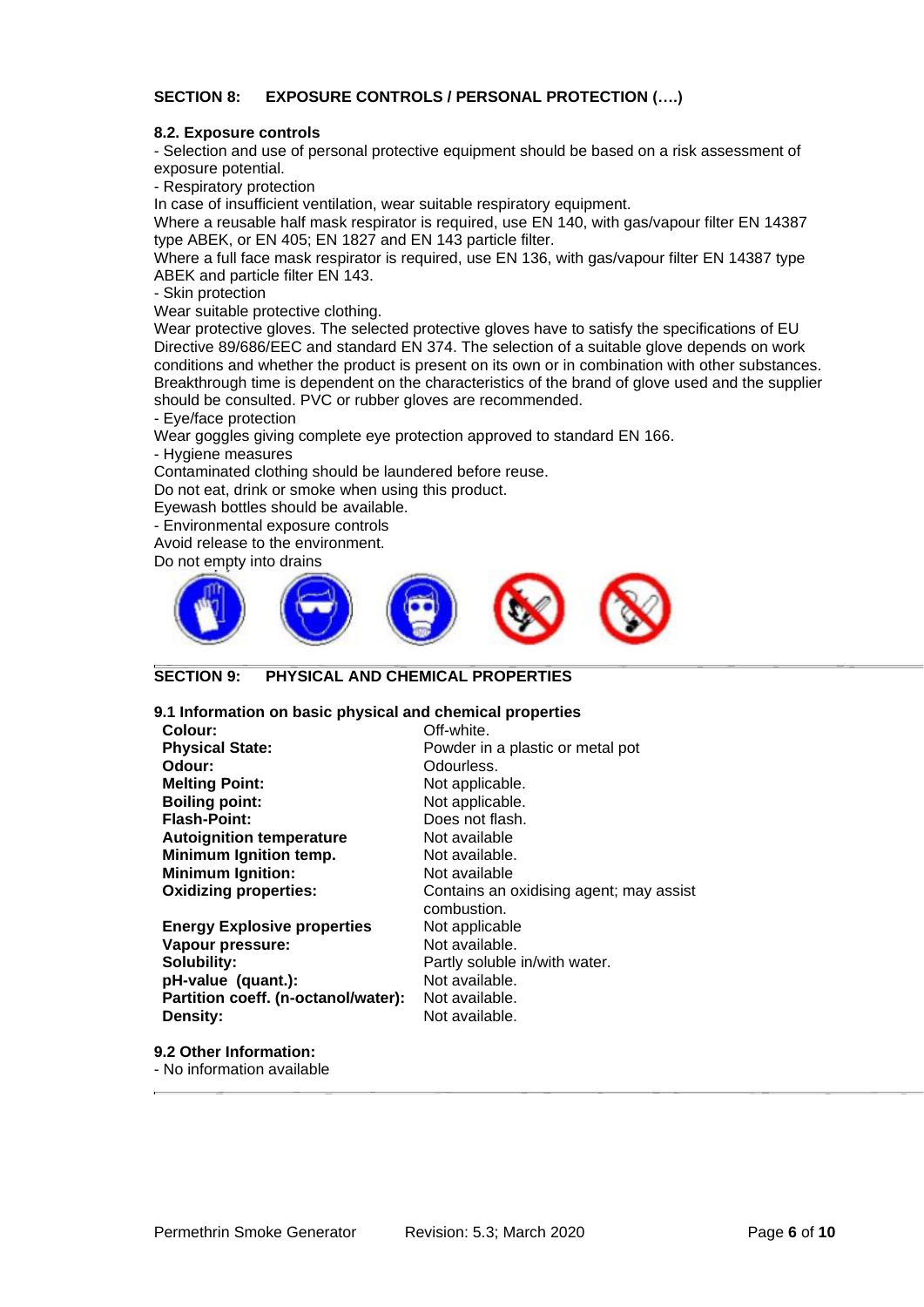# **SECTION 10. STABILITY AND REACTIVITY**

10.1 Reactivity

- No hazardous reactions known if used for its intended purpose
- 10.2 Chemical stability
- Considered stable under normal conditions.
- 10.3 Possibility of hazardous reactions
- Reacts with combustible material.
- Reacts with acids liberating toxic gas (chlorine).
- 10.4 Conditions to avoid
- Avoid formation of dust.
- Keep away from heat and sources of ignition.
- Keep away from static electricity.
- 10.5 Incompatible materials
- Incompatible with strong acids.
- Incompatible with alkalis (strong bases).
- Incompatible with halogenated substances.
- 10.6 Hazardous decomposition products

- Decomposition products may include oxygen, ammonium chloride, carbon oxides, nitrogen oxides, ammonia, hydrocyanic acid (HCN).

# **SECTION 11. TOXICOLOGICAL INFORMATION**

**11.1 Information on toxicological effects**

- Acute Toxicity

Harmful if swallowed.

Classification based on calculation and concentration thresholds.

ATE mix (oral) >2000 mg/kg

| <b>Chemical name</b> | LD50 (oral, rat) | LC50 (inhalation, rat)         | LD50 (dermal, rabbit) |
|----------------------|------------------|--------------------------------|-----------------------|
| Potassium chlorate   | 500 mg/kg        | $5 \text{ mod}/(4 \text{ hr})$ | <b>NS</b>             |
| Permethrin           | 554 mg/kg        | >4.638 mg/l (4hr)              | $>$ 2000 mg/kg        |

- Skin corrosion/irritation

Based on available data, the classification criteria are not met.

- Serious eye damage/irritation

Based on available data, the classification criteria are not met.

- Respiratory or skin sensitisation

May cause an allergic skin reaction.

Classification based on calculation and concentration thresholds.

- Germ cell mutagenicity Based on available data, the classification criteria are not met.

- Carcinogenicity Based on available data, the classification criteria are not met.

- Reproductive toxicity No evidence of reproductive effects

- Specific target organ toxicity (STOT) - single exposure Based on available data, the classification criteria are not met.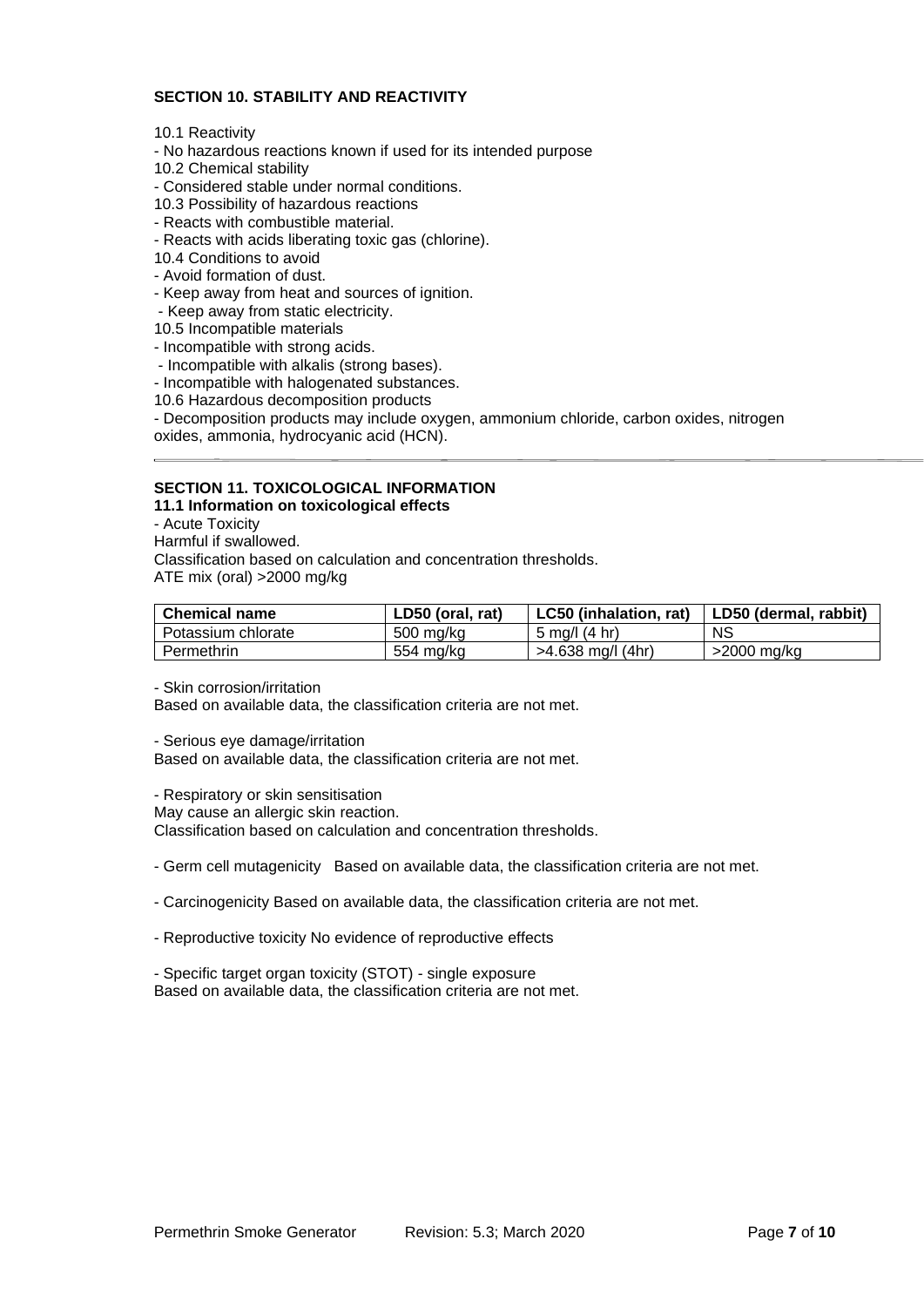### **SECTION 11. TOXICOLOGICAL INFORMATION (….)**

- Specific target organ toxicity (STOT) - repeated exposure Based on available data, the classification criteria are not met.

| Chemical Name | <b>NOAEL</b> (oral, rat)  |
|---------------|---------------------------|
| I Permethrin  | 8.6 mg/kg bw/day (90days) |

- Aspiration hazard

Based on available data, the classification criteria are not met.

- Contact with eyes May cause redness and swelling.

- Contact with skin May cause redness and irritation. In cases of severe exposure, blistering of the skin may develop.

- Ingestion Can form methaemoglobin in the blood, causing cyanosis May cause burns to mouth and throat. May cause stomach pain. May cause nausea/vomiting. There may be bleeding from the mouth or nose.

- Inhalation Causes shortness of breath. May cause coughing and tightness of chest. Prolonged and/or massive inhalation of respirable crystalline silica dust may cause lung fibrosis, commonly referred to as silicosis. Principal symptoms of silicosis are cough and breathlessness.

# **SECTION 12. ECOLOGICAL INFORMATION**

#### **12.1 Toxicity**

- Toxic to aquatic life with long lasting effects.

- Classification based on calculation and concentration thresholds.

- Potassium chlorate

LC50 (fish) 1 g/l (4 days) EL50 (aquatic invertebrates) 1 g/l (48 hr) EL50 (aquatic algae) 1.9 - 500 mg/l (72 hr)

-Permethrin

LC50 (fish) 8.9 g/l (4 days) EL50 (aquatic invertebrates) 0.00127mg/l (48 hr) EL50 (aquatic algae) >1.13mg/l (72 hr)

#### **12.2 Persistence and degradability**

- Potassium chlorate Biodegradable

- Permethrin Not readily biodegradable in water

#### **12.3 Bio accumulative potential**

- Chlorate is converted to chlorite in plants, which accumulates in cells until toxic concentrations are reached, when the plant dies

# **12.4 Mobility in soil**

- No information available

# **12.5 Results of PBT and vPvB assessment**

- Not a PBT according to REACH Annex XIII

- Not a vPvB according to REACH Annex XIII

#### **12.6 Other adverse effects**

- No information available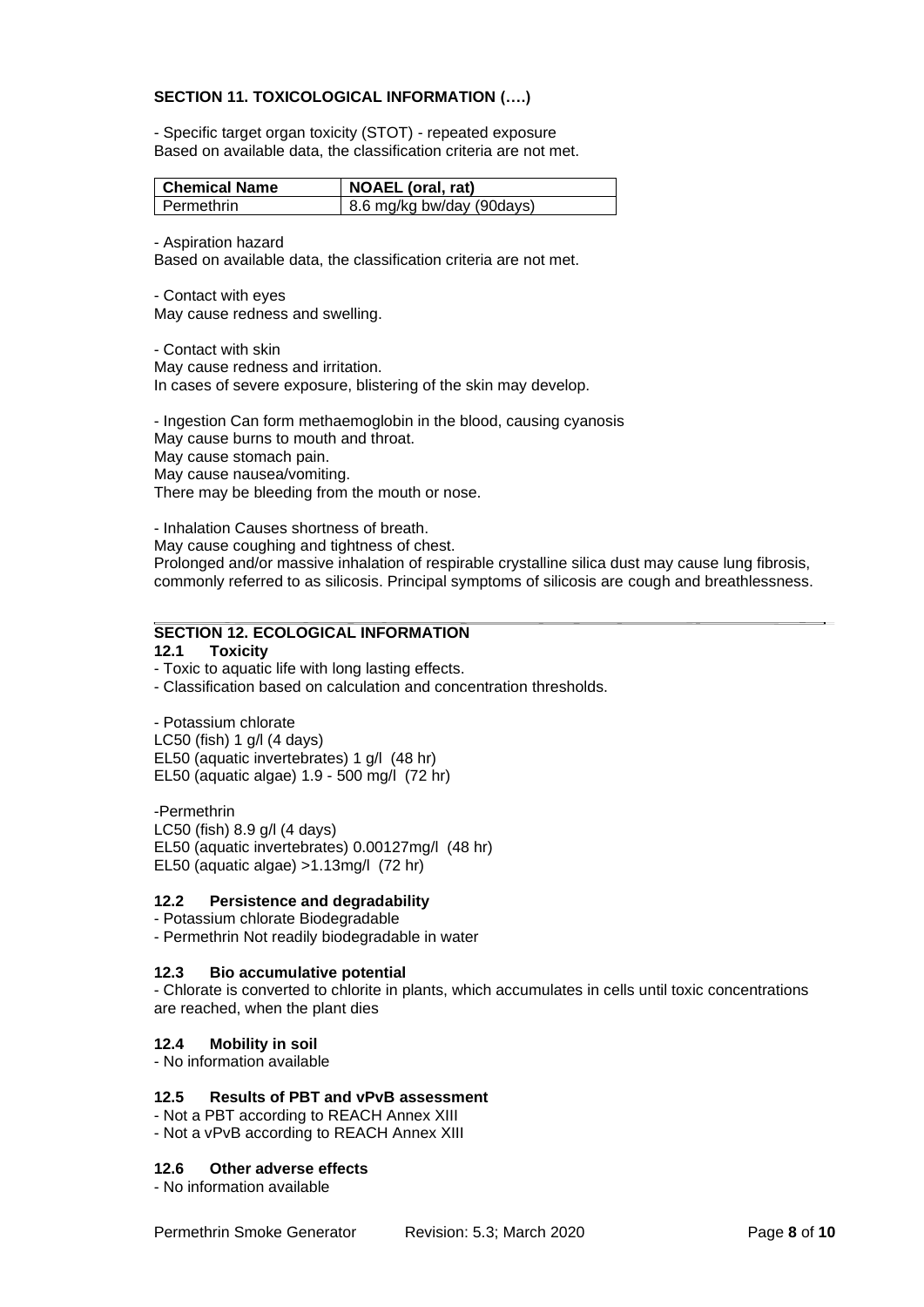# **SECTION 13. DISPOSAL CONSIDERATIONS**

#### **13.1. WASTE TREATMENT METHODS**

- Do not discharge into drains or the environment, dispose to an authorised waste collection point
- Dispose of product and packaging in accordance with national waste regulations.
- This material and/or its container must be disposed of as hazardous waste.

#### **13.2 Classification**

- The waste must be identified according to the List of Wastes (2000/532/EC).
- Hazardous Property Code(s): HP 4 Irritant; HP 6 Acute Toxicity; HP 14 Ecotoxic

#### **SECTION 14. TRANSPORT INFORMATION**

**\*Permethrin generators and packaging are subject to special provisions (ADR 375 / ICAO A197) and therefore neither Limited Quantity markings or any other markings are required)**

# **14.1 UN number**

- UN No.: 3077

**14.2 UN proper shipping name**

- Proper Shipping Name: ENVIRONMENTALLY HAZARDOUS SUBSTANCE, SOLID, N.O.S. (PERMETHRIN MIXTURE)

**14.3 Transport hazard class(es)**

- Hazard Class: 9

**14.4 Packing group**

- Packing Group: III

**14.5 Environmental hazards** 

- Yes

**14.6 Special precautions for user** 

- Refer to sections 4 -8

**14.7 Transport in bulk according to Annex II of Marpol and the IBC Code** 

## Not applicable

**14.8 Road/Rail (ADR/RID)** 

- Proper Shipping Name: ENVIRONMENTALLY HAZARDOUS SUBSTANCE, SOLID, N.O.S. (PERMETHRIN MIXTURE)

- ADR UN No.: 3077

- ADR Hazard Class: 9

- ADR Packing Group: III

#### **14.9 Sea (IMDG)**

- Proper Shipping Name: ENVIRONMENTALLY HAZARDOUS SUBSTANCE, SOLID, N.O.S. (PERMETHRIN MIXTURE)

- IMDG UN No.: 3077

- IMDG Hazard Class: 9

- IMDG Pack Group.: III

# **14.10 Air (ICAO/IATA)**

- Proper Shipping Name: ENVIRONMENTALLY HAZARDOUS SUBSTANCE, SOLID, N.O.S. (PERMETHRIN MIXTURE)

- ICAO UN No.: 3077

– ICAO Hazard Class: 9

ICAO Packing Group: III

### **SECTION 15. REGULATORY INFORMATION**

#### **15.1 Safety, health and environmental regulations/legislation specific for the substance or mixture**

- This safety data sheet is provided in compliance with REACH Regulation (EC) No 1907/2006 as amended by Regulation (EU) 2015/830.

- Regulation (EC) No. 1272/2008 on the classification, labelling and packaging of substances and mixtures (CLP Regulation) applies in Europe.

- The COSHH Regulations apply in the UK.

#### **15.2 Chemical safety assessment**

No Chemical Safety Assessment has been carried out for this substance/mixture by the supplier.